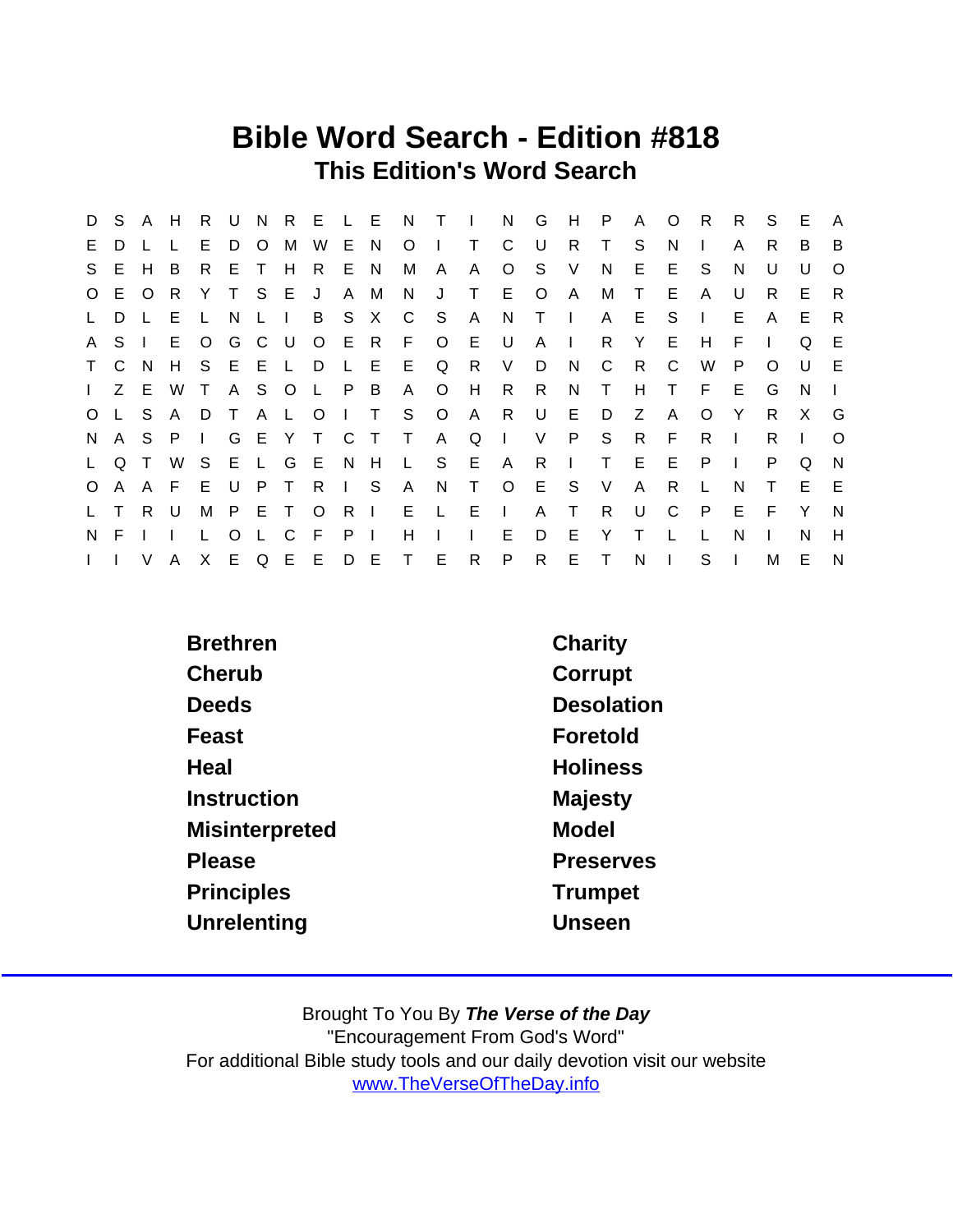## Bible Word Search - Edition #818 Word Search Answer Guide

| D            | S.           |       |              |                 |              |         |              |         |            |                   |                 | a h r U N R E L E N T I |              | N            | G            | h            | p            | a            | $\circ$      | $\mathsf{r}$ | $\mathsf{r}$ | S            | e            | a            |
|--------------|--------------|-------|--------------|-----------------|--------------|---------|--------------|---------|------------|-------------------|-----------------|-------------------------|--------------|--------------|--------------|--------------|--------------|--------------|--------------|--------------|--------------|--------------|--------------|--------------|
| E.           | $D \mid$     |       | $\mathsf{L}$ | E.              |              | D O     | M            |         | w e N      |                   | $\circ$         | $\blacksquare$          | $\mathsf{T}$ | C            | - U          | R.           | $\top$       | S.           | N.           | Ι.           | a            |              | b            | B            |
|              |              | S E H | B            | $R_{\parallel}$ | E T          |         | H            | R E N   |            |                   | m a             |                         | a            | $\circ$      | S            | $\mathsf{V}$ | N.           | E            | E            | S            | N            | U            | U            | $\circ$      |
|              |              |       |              | O E O r Y       |              |         | T S E J A M  |         |            |                   | n               | $\blacksquare$          | $\mathbf{t}$ | $\mathbf{e}$ | $\mathbf{o}$ | a            | m            | t            | e            | a            | u            | R.           | e            |              |
| $\mathsf{L}$ | D L          |       | e e          | $\mathbf{I}$    |              |         | nli          |         | b S x      |                   | $\overline{C}$  | $^{\circ}$ S            | $\alpha$     | n.           | $-t$         | $\mathbf{i}$ | a            | e            | S            | j.           | E.           | a            | e            | $\mathsf{r}$ |
|              |              |       |              | A S I e o g c   |              |         | <b>u</b>     |         |            |                   |                 | o E r F O E             |              | u            | a            | $\mathbf{i}$ | r            | <b>V</b>     | $\mathbf{e}$ | H            | f            |              | q            | e            |
| T c          |              | - N   | h s          |                 |              | $e$ E I |              |         |            |                   |                 | D L e E q R V           |              |              | $\mathsf{d}$ | n            | C            | $\mathbf{r}$ | $\mathbf{C}$ | W            | p            | $\circ$      | $\mathbf{u}$ | e            |
| $\mathbf{I}$ | Z            |       |              | E w t           |              |         | a S o L P b  |         |            |                   | $\mathsf{A}$    | $\overline{O}$          | h            |              | $R$ R        |              | n t          | H            | t f          |              | e            | g            | n            | $\mathbf{I}$ |
| $\circ$      |              |       | S a d        |                 | t            |         | $A \mid$     |         |            |                   | $O$ $I$ $S$ $O$ |                         |              | a r          | U            | E            | $\mathsf{d}$ | Z            | A            | $\circ$      | <b>V</b>     | $\mathsf{r}$ | $\mathsf{x}$ | q            |
|              |              |       |              | N a S p i       |              |         |              |         |            |                   | g E y T C t T a |                         | qi           |              | v P S        |              |              | r f          |              | R            | $\mathbf{i}$ | $\mathbf{r}$ |              | $\Omega$     |
| $\mathbf{L}$ |              | q t   |              | W S             |              | e L     |              |         |            |                   |                 | g E N h L s e           |              |              |              |              | ari TE       |              | $\mathbf{e}$ | p            | $\mathbf{L}$ | p            | q            | n            |
| $\mathbf{o}$ | a            |       | a f          | e               | $\mathsf{u}$ | P       | $\mathbf{t}$ |         | $R \mid s$ |                   | A               | n                       | $\mathbf{t}$ | $\mathsf{o}$ | $\mathbf{e}$ | S            | V            | a            | R            | $\mathbf{I}$ | $\mathsf{n}$ | T.           | $\mathbf{e}$ | e            |
| $\mathbf{L}$ | $\mathsf{T}$ | R U   |              | M               |              |         | PET          |         | ORI        |                   | $E \quad  $     |                         | e            | - i -        | a            | t            | $\mathsf{r}$ | <b>u</b>     | $\mathbf{C}$ | P            | $\mathbf{e}$ | f            | Y            | n.           |
| n.           |              |       |              | $\mathbf{L}$    | $\circ$ 1    |         |              | c F P i |            |                   | H               | $\mathbf{i}$            | i.           | $\mathbf{e}$ | d            | e            | y            | t            | $\perp$      | $\mathbf{I}$ | $\mathsf{n}$ |              | n            | h.           |
| i i          |              |       |              |                 |              |         |              |         |            | v a x e q e e D E | T E             |                         | $\mathsf{R}$ | P            | $\mathsf{R}$ |              | E T          | N            | $\Box$       | S            | $\sim 1$ .   | M            | e            | n.           |

- Brethren: Horizontal **Charity: Diagonal** Cherub: Diagonal Corrupt: Diagonal Deeds: Vertical Desolation: Vertical Feast: Vertical **Foretold: Vertical** Heal: Vertical **Holiness:** Vertical Instruction: Horizontal Majesty: Horizontal Misinterpreted: Horizontal Model: Horizontal Please: Vertical Preserves: Diagonal Principles: Vertical Trumpet: Horizontal Unrelenting: Horizontal Unseen: Horizontal
	-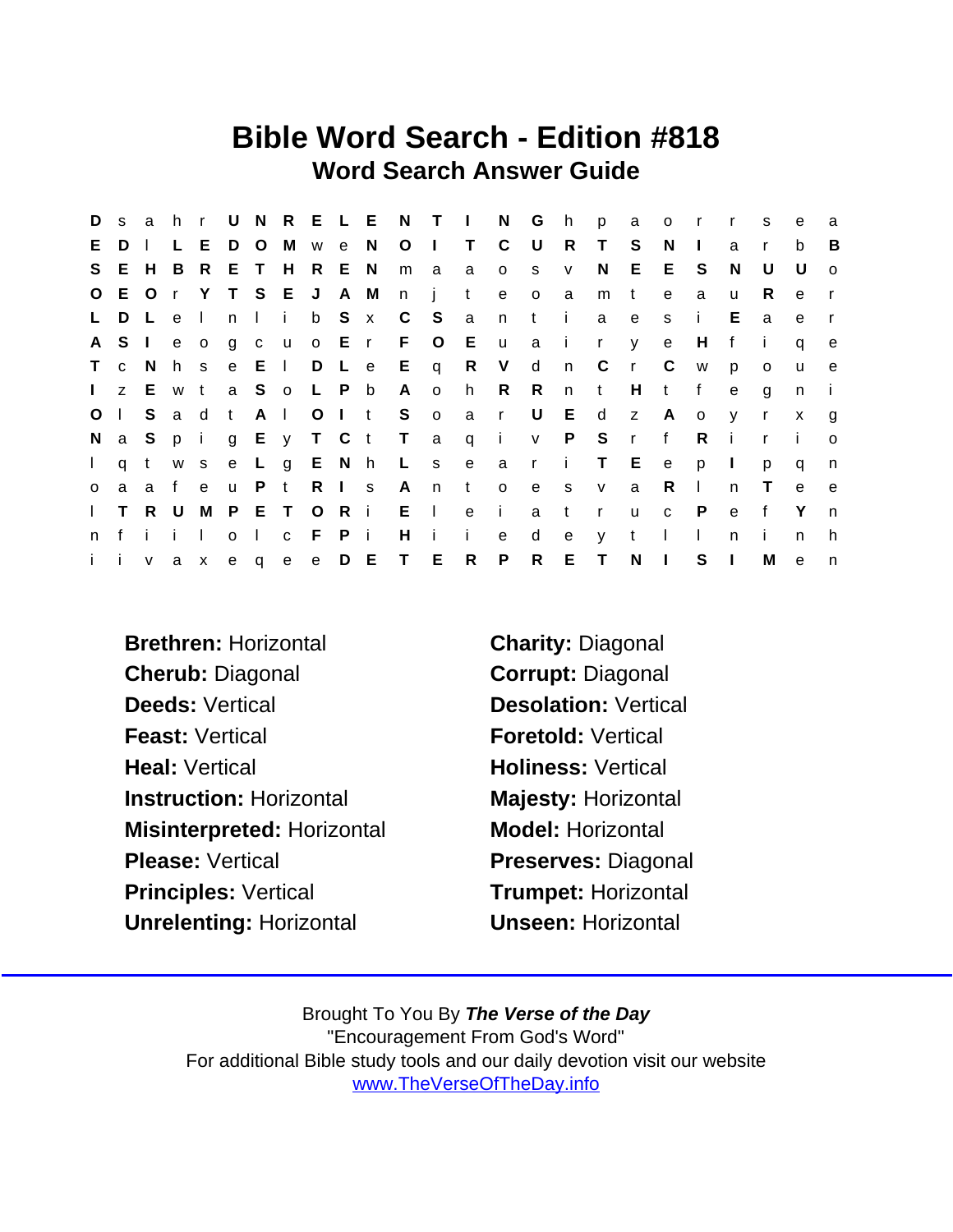## Bible Word Search - Edition #818 Words Used And Their Definitions

Brethren Brothers; Siblings **Charity** Love Cherub Type of angel **Corrupt** Dishonest, immoral **Deeds** Actions **Desolation** Gloom; Abandonment; Lack of happiness and comfort Feast To eat plenty of food, often as a way to celebrate; One of a few Jewish holidays if capitalized (Feast of Passover, Feast of Tabernacles, etc.) Foretold Having predicted **Heal** To restore, make whole **Holiness** The quality or state of being holy **Instruction** Teaching, often by demonstration